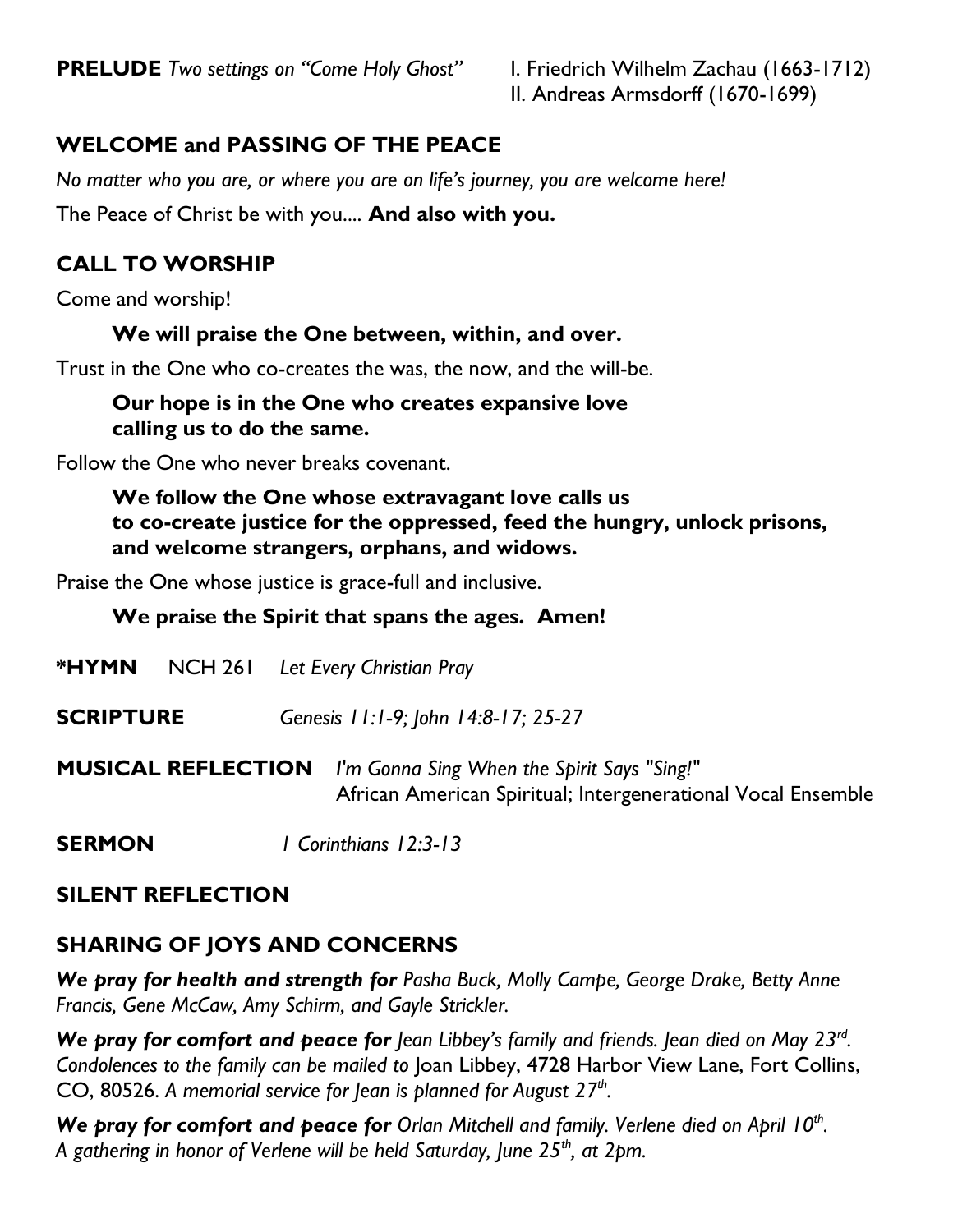## **PASTORAL PRAYER**

Flaming God of Pentecost, Let us speak in tongues of comfort to those weeping over the bodies of their loved ones shot by troubled gunmen, killed in border clashes, dying from Covid and Cancer.

Let us speak in tongues of courage to those living in fear of the next shooting, the next bomb, the illness that threatens.

Let us speak in tongues of condemnation against laws and policies that promote violence, prioritizing the preferences of some over the lives of others.

Let us speak in tongues of care for the most vulnerable in our world– human beings, animals, and ecosystems.

Let us speak in tongues of love for you and for your people, that Your language might be our language.

And when our tongues are still, when we have no words to speak, let our hearts burn with your fire, let our ears hear your words in our own native tongue, let our skin feel the wind of your Spirit– a mighty wind, blowing where it will. Amen.

### **LORD'S PRAYER** *(Inclusive Version)*

**Blessed One, our Father and our Mother Holy is your name. May your love be enacted in the world. May your will be done On earth as in heaven. Give us today our daily bread And forgive us our sins as we forgive those who sin against us. Save us in the time of trial and deliver us from evil. For all that we do in your love, and all that your love brings to birth, and the fullness of love that will be are yours, now and forever. Amen.**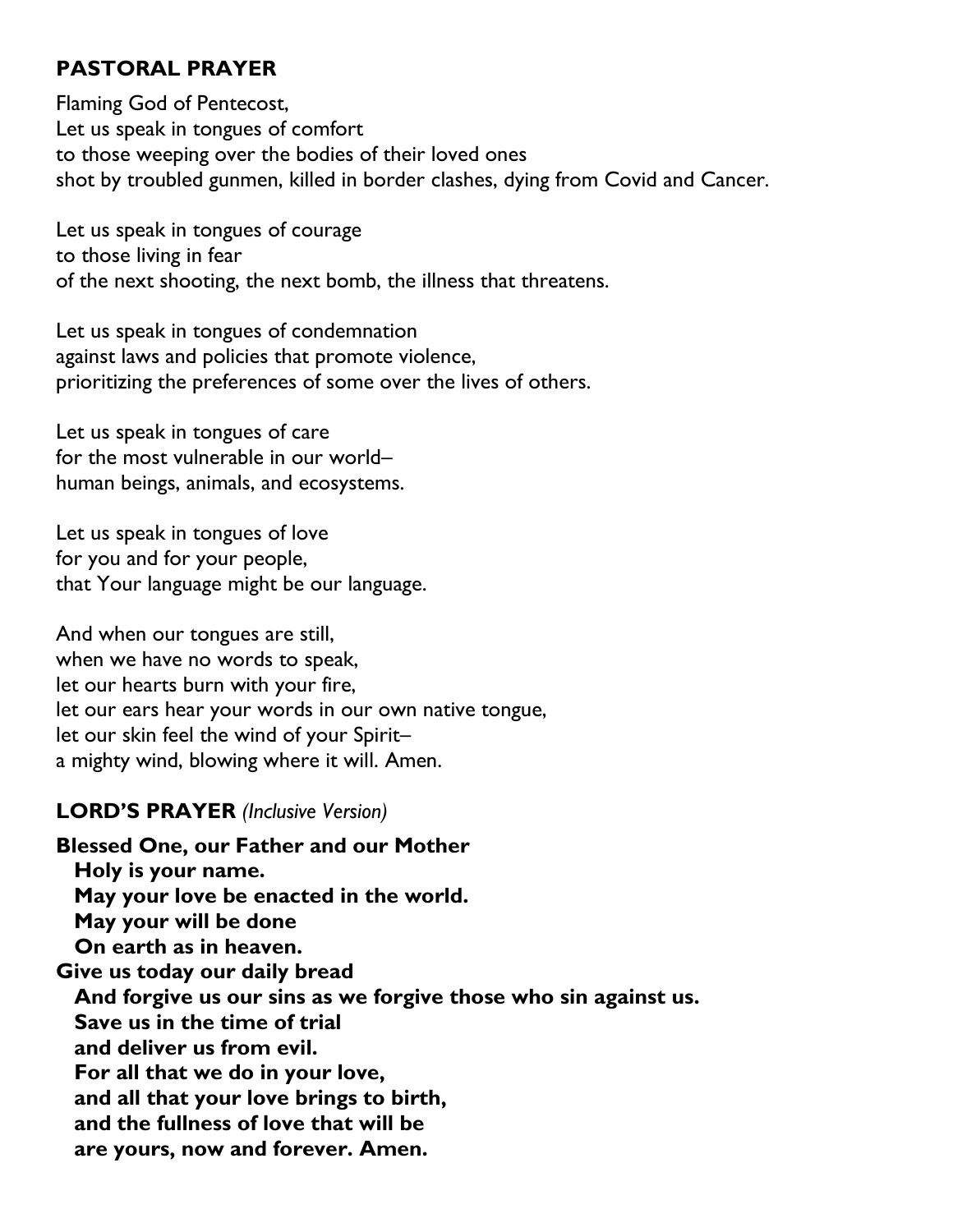# **\*GRATITUDE FOR OFFERING / DOXOLOGY**

Praise God from whom all blessings flow, Praise God all creatures here below Praise God above ye heavenly hosts, Creator, Christ, and Holy Ghost

**\*HYMN** NCH 177 *God of Change and Glory,* 

## **\*BENEDICTION**

So now we leave this space of worship And while so much of the road ahead is uncertain, the path constantly changing, we know some things that are as solid and sure as the ground beneath our feet, and the sky above our heads.

We know God is love. We know Christ's light endures.

We know the Holy Spirit this there, found in the space between all things, closer to us than our next breath, binding us to each other, until we meet we again,

Go in peace.

**POSTLUDE** *Come, Oh Come, Thou Quickening Spirit*, Guenther Raphael (1903-1960)

*\* please stand as you are able, in body or in spirit*

## **ANNOUNCEMENTS**

Please Join Us TODAY at 3pm for Henry's Ordination! Holy Communion will be observed at this ceremony so we will not partake of Communion this morning.

UCC's Strengthen the Church Offering is officially TODAY. Please make checks payable to Grinnell UCC with "STC" in the memo line.

#### **WORSHIP RESOURCES:**

Call to Worship ~ written by Tim Graves, and posted on LiturgyBits. [https://liturgybits.wordpress.com](https://liturgybits.wordpress.com/) Pastoral Prayer ~ written by Rev. Joanna Harader, pastor of Peace Mennonite Church in Lawrence, KS. She blogs at [SpaciousFaith.com.](http://www.spaciousfaith.com/) This prayer was posted on RevGalBlogPals. [https://revgalblogpals.org/2018/05/19/saturday-prayer](https://revgalblogpals.org/2018/05/19/saturday-prayer-speaking-in-tongues/)[speaking-in-tongues/](https://revgalblogpals.org/2018/05/19/saturday-prayer-speaking-in-tongues/)

Lord's Prayer ~ Copyright © 2003 Richard D. McCall; posted on [Worship Well](http://www.theworshipwell.org/pdf/WOR_McCall3.pdf) website. Benediction ~ submitted by Rev. Nora Vedress, Calvary United Church in Prince Albert, Saskatchewan, Canada.